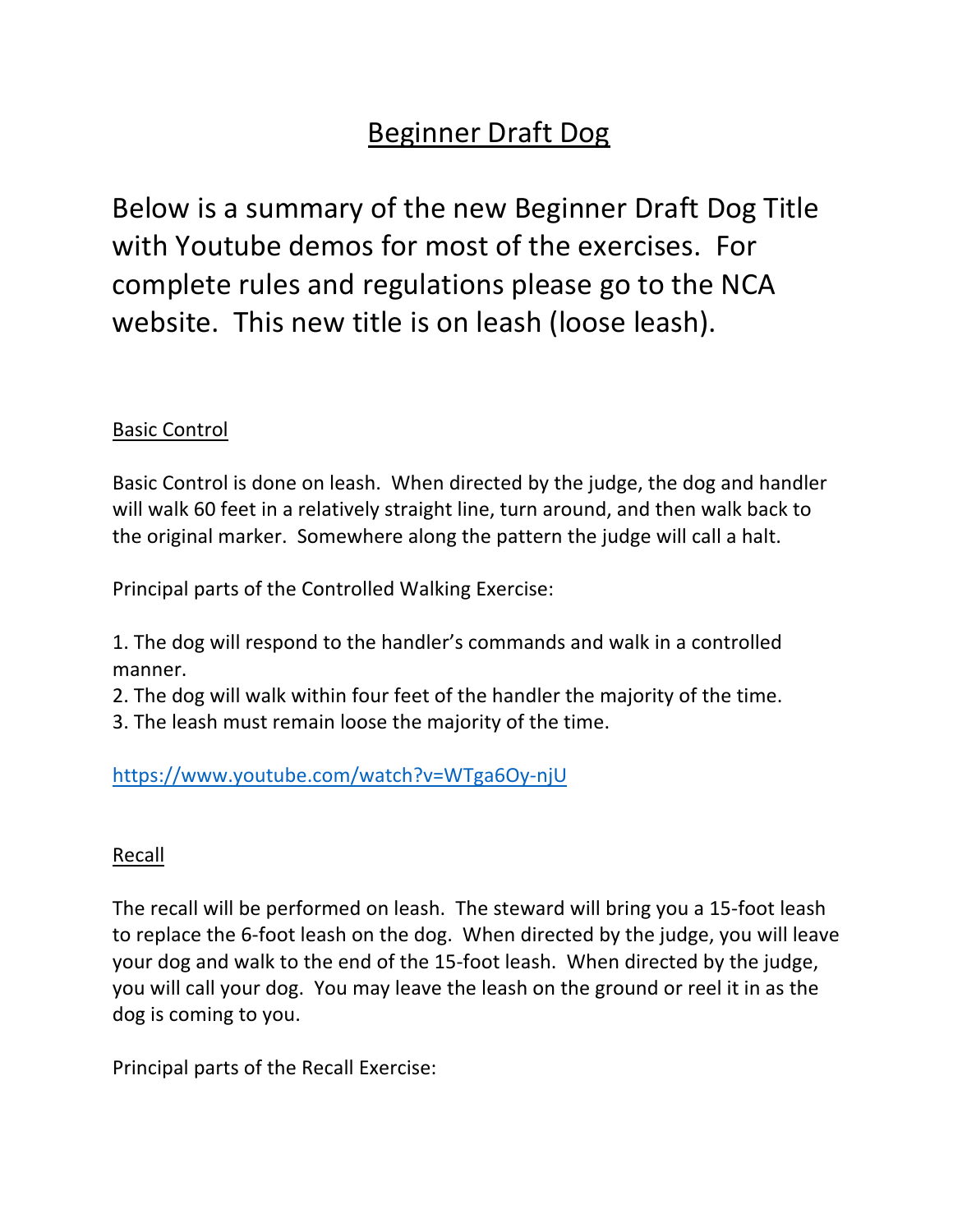1. The dog will remain in place in a sit until called by the handler. "Stay" may be both verbal command and/or signal, but may only be said one time.

2. The dog will respond within ten (10) seconds.

3. The dog will come directly to the handler, but may arc, within four feet of the handler and stop. "Come" may be both verbal command and/or signal. "Come" must only be said one time until the dog's bottom has risen off the ground, then signals and/or verbal encouragement can be offered to the dog.

# https://www.youtube.com/watch?v=M3lYzKGxY2w

# Beginner Harnessing, Hitching and Equipment Check

After the recall is complete, the steward will return your 6-foot leash to you. You will then harness and hitch your dog to the cart. You must stay within 6 feet of the cart when doing this exercise. You may harness on either side of the cart, or in front. Once your dog is harnessed and hitched, the judges will direct you to move forward at least 20 feet to observe the equipment. Once you arrive at the designated location, the judges will call a "halt" and "exercise finished." The judges will then go over your equipment.

Principal Parts of the Exercise:

- 1. The dog must be under control and kept on a loose leash, which the handler must hold in their hands. A loose leash is defined as one which has slack when carried by the handler and clipped to the dog.
- 2. A sense of teamwork and cooperation with harnessing and hitching is required.
- 3. Handler leaves the dog in a stand, sit or down position (handler's choice) anywhere in the 6-foot area next to or in front of the cart, facing any direction and instructs the dog to stay.
- 4. As needed, the handler can place the leash on the ground briefly, drape it over the dog briefly, or unclip it briefly to facilitate harnessing. The dog should remain leashed the majority of the time, and the handler should have the leash in-hand when practical to do so. The leash must be picked back up and held once harnessing is complete.
- 5. Dog cooperates with handler for harnessing.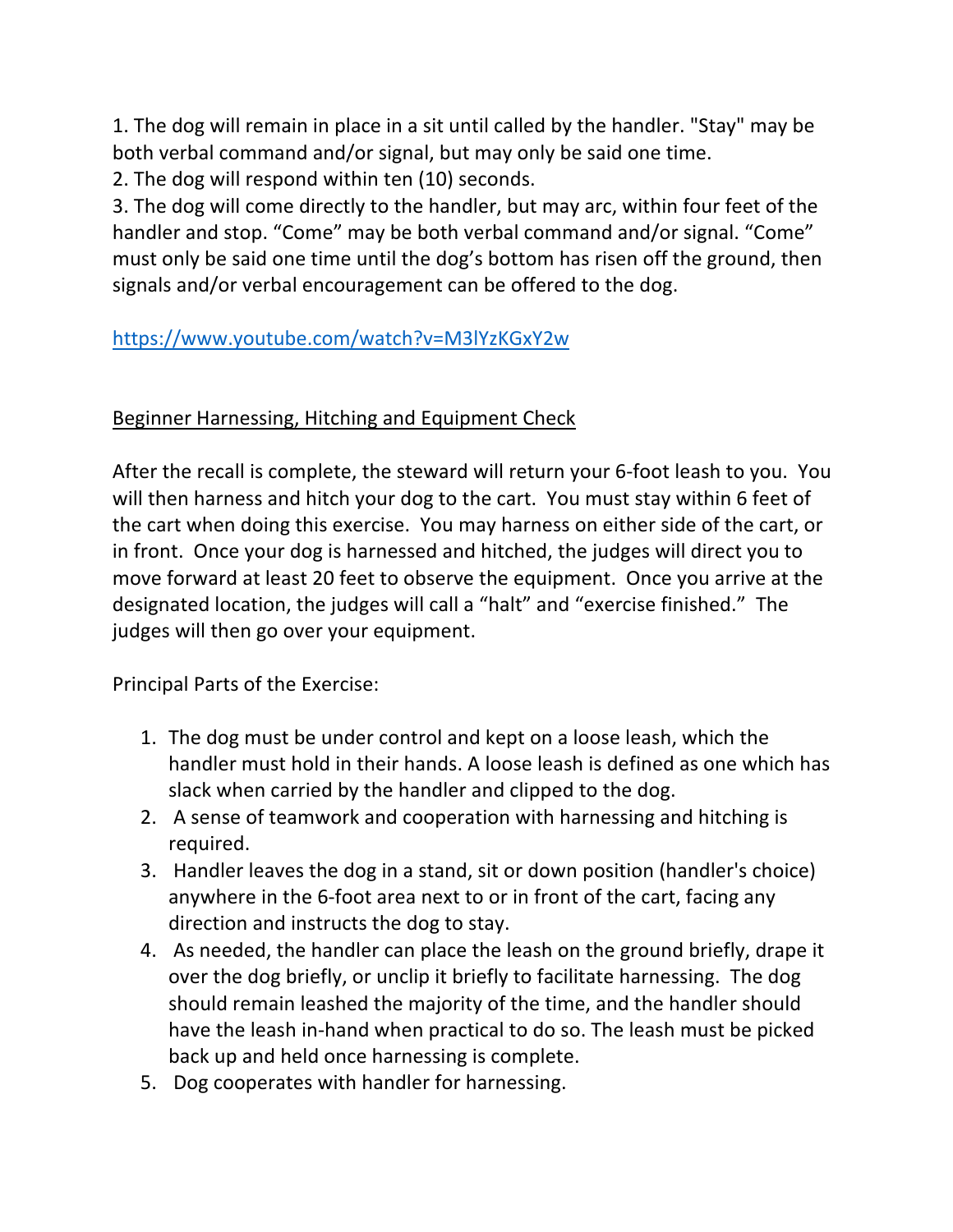https://www.youtube.com/watch?v=G3R70cTQnlI

## Maneuvering

Once harnessing and hitching is complete, you move right into the maneuvering course. The course must cover 150 yards and consist of the following exercises.

1. Two 360-degree circular patterns, one in each direction.

2. A minimum of two broad curves, one in either direction.

3. Ninety-degree turns; at least one to the left and one to the right (36 inches wide)

4. A stop

5. Two narrow areas six or more feet long, preferably one low to the ground (e.g. logs) and one solid narrow area a minimum of three feet high (e.g. stacked bales of hay) one of which must be adjusted for each dog. The adjustable narrow areas will be 18 inches wider than each individual cart. The solid narrows will be 24 inches wider than the widest cart/team testing that day.

6. Removable obstacle.

7. A back-up.

Principal Parts of the Exercise:

1. With the dog harnessed and hitched to the draft apparatus, the handler directs the dog to pull through the maneuvering course.

2. The dog follows the handler's instructions to turn, halt, stop and back as directed by the judges.

3. The dog remains on a loose leash through all of the exercises.

Demos of some of the exercises are shown below: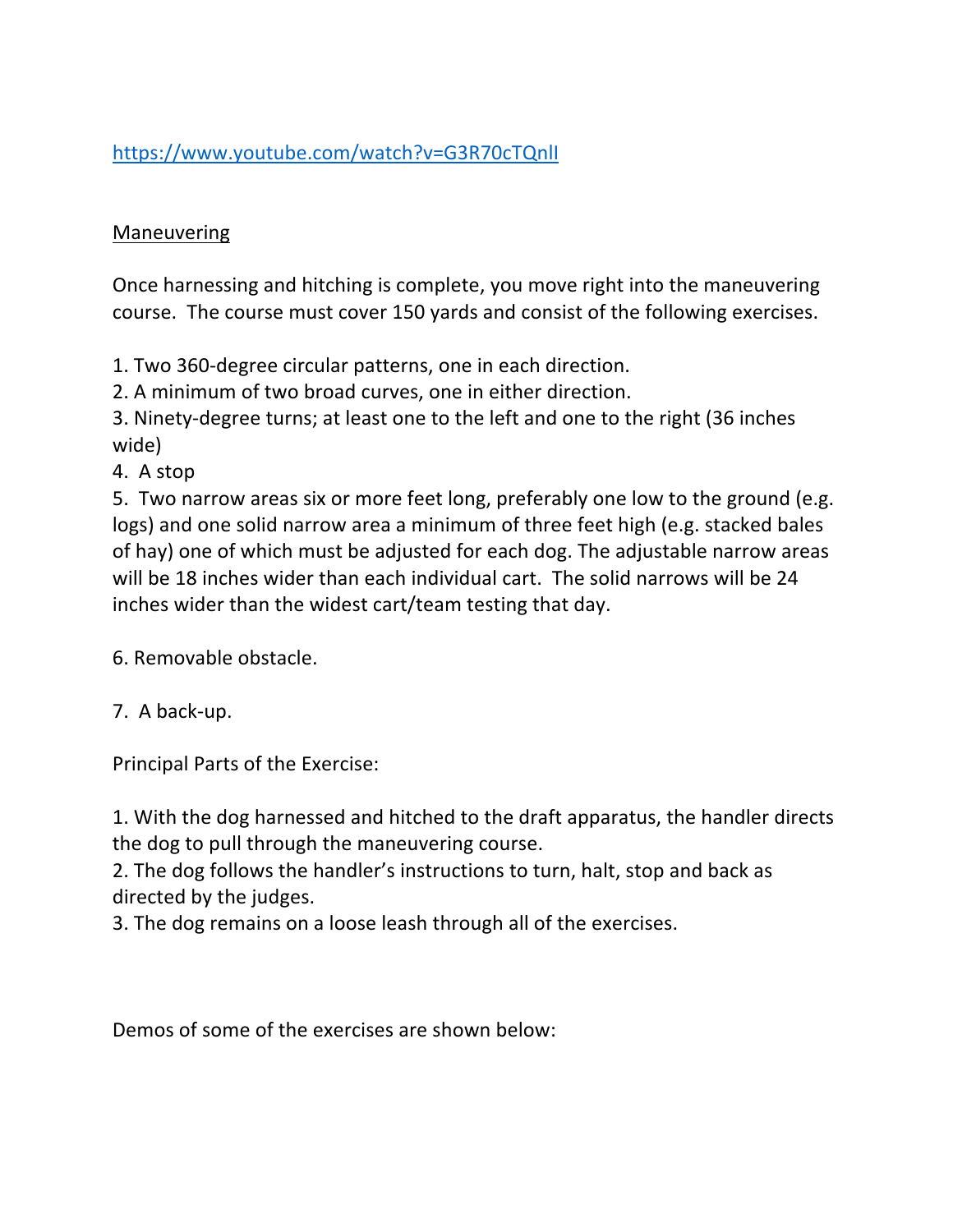Left 360

https://www.youtube.com/watch?v=RwQnVANO1x0

#### Right 360

https://www.youtube.com/watch?v=3-jZwIDbwq8

Right 90

https://www.youtube.com/watch?v=PnBJiRwcDW4

Left 90 https://www.youtube.com/watch?v=0iblUKLXVJI

Stop https://www.youtube.com/watch?v=cYvq-SfMDXE

Back up

https://www.youtube.com/watch?v=M2kIJnVuD3U

Low narrows https://www.youtube.com/watch?v=cktkgRNXI-s

Removable Obstacle https://www.youtube.com/watch?v=tpDu9SQRf68

One minute stay and freight load

When all dogs have completed the Maneuvering course (with the exception of bitches in season), the judges will announce the time for the first group of dogs to be ready for the One Minute Stay exercise. Handlers should have their dogs harnessed, hitched, and ready by the announced time. The One (1) Minute Stay will be tested as a group exercise, with a maximum of six (6) entrants at a time, as part of the Freight Load Exercise. This exercise is divided into two (2) parts as follows: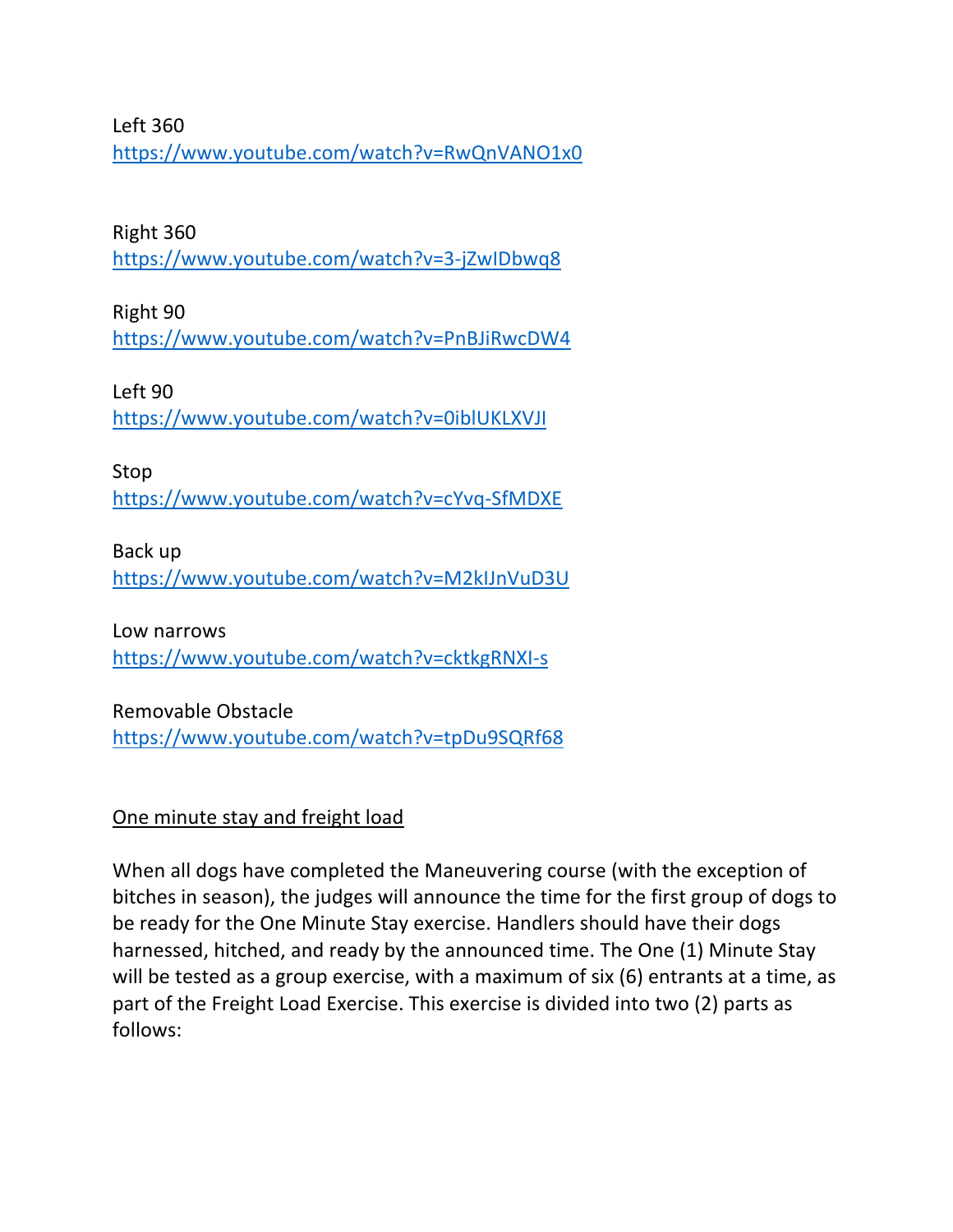- 1) For the one minute stay the judges will direct you to leave your dog. You may leave your dog in a stand, sit, or down depending on your preference. Walk to the end of the leash. Once the minute is complete the judges will tell you to return to your dog. They will then call the exercise complete. Your dog must remain in the position they were left in until the exercise is complete.
- 2) The judges will watch each individual handler, in catalog order, load and secure the freight in the apparatus. The handler must select an appropriate freight load for the apparatus and the dog within the following guidelines: Five to ten (5-10) pounds for a travois. Five to fifteen (5-15) pounds for a sled or toboggan.

Ten to twenty (10-20) pounds for a wheeled apparatus.

After the judges have observed each handler load and secure the freight in the apparatus, they will watch the dogs and handlers move individually in catalog order, on leash, to the beginning of the distance freight haul area as they watch for balance and shifting of freight load.

Principal Parts of the Exercise

1. The handlers leave their dogs, harnessed and hitched to an apparatus, and go to the end of the leash for one (1) minute. The leash should remain loose for the duration of the exercise. "Stay" may be both verbal command and/or signal, but may only be said one time.

2. The handler selects a comfortable working load for the dog and apparatus.

3. The handler loads and secures the weight in the apparatus.

4. Judges observe that the freight load is balanced and secured safely during movement.

## Freight haul

The Distance Freight Haul is a group exercise with a maximum of six (6) handlers per group. Each dog will haul a loaded apparatus on a course that is at least onehalf (1/2) mile in length. Each handler and dog will start the course in catalog order with an assigned steward. As the dogs begin the trail, judges may allow the dogs and teams to find their position within the group according to each handler